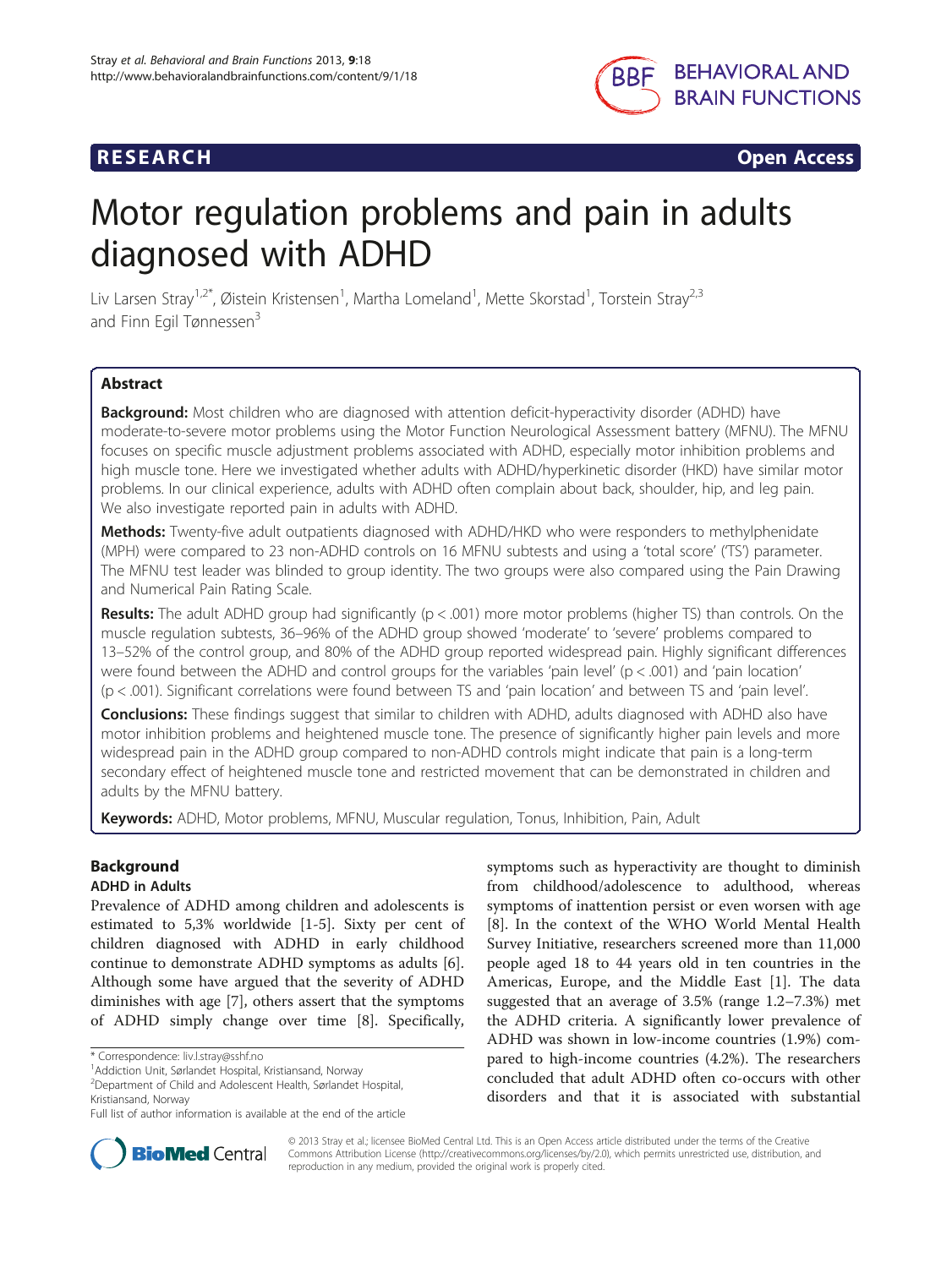impairment in adult role functioning. Although they found that few adults are treated for ADHD itself, in many instances treatment is given for co-occurring disorders. For example, up to 80% of adults with ADHD have some form of psychiatric comorbidity [[9\]](#page-7-0). Less is known about somatic problems associated with the condition.

#### ADHD and motor problems as assessed with the MFNU

Using the Motor Function Neurological Assessment (MFNU) [\[10\]](#page-8-0) moderate to severe motor problems were found on all 16 subtests in 80–96% of boys with ADHDcombined [[11](#page-8-0)]. Motor problems in children with ADHD are often diagnosed as the DSM-IV diagnosis Developmental Coordination Disorder (DCD) [[12](#page-8-0)]. They are seen in 40-60% of these children, and typically interpreted as comorbid to the ADHD condition [\[13-17\]](#page-8-0). The MFNU was developed because clinical observed motor problems were not detected by standard motor test batteries like the Movement ABC-test [[18](#page-8-0)] nor by the Halstead-Reitan neuropsychological test battery [\[10,19](#page-8-0)]. In our prior research, the MFNU revealed marked heightened muscle tone in gross movement muscles like the latissimus dorsi, sacrospinalis, iliopsoas, and calf muscles in children with ADHD [[11](#page-8-0)]. High muscle tone in these muscles, which are used in a compensatory manner for stabilizing the torso, may restrict the movement of the shoulders, hips, vertebral column, and thorax. In the study by Stray et al. [[11](#page-8-0)], 80% of the ADHD group and none of the control group showed highly restricted hip movement. In adolescents, lower back pain is associated with reduced hip mobility [[20](#page-8-0)]. Reduced movement of the thorax may result in restriction of respiration and lead to shortness of breath [\[21,22\]](#page-8-0). The calf muscles (the gastrocnemius and the soleus) are active in maintaining and adjusting body alignment [[23,24](#page-8-0)]. High tone in these muscles may reduce the flexibility of the foot and have a negative affect on balance. Balance problems are well known in ADHD [[25](#page-8-0)-[27\]](#page-8-0).

Disinhibition in children with ADHD is present not only in higher order executive functions like motor planning, timing, and evaluation, but also seems to be involved in more basic motor functions. Stray et al. [[10](#page-8-0)] demonstrated that children with ADHD typically exhibit a gradual increase in muscle tone when flexion-extension movements are repeated several times in succession, as in several of the MFNU subtests. This pattern, which is not seen in normal control subjects, results in a restricted movement range and in jerkiness [see videofilms in the DVD following the manual and the electronic Paper 10, 11]. These findings may explain why children with ADHD often appear clumsy and uncoordinated in daily activities [[10,11](#page-8-0)], even though some of them are described by

parents and teachers as being very skilled athletes. In another study, Stray et al. [[28](#page-8-0)] demonstrated that a single dose of methylphenidate (MPH, Ritalin©) improved the motor inhibition problems and muscle tone in boys with ADHD and had a corresponding weaning effect after the MPH was metabolized, very similar to what is seen in the behavioural symptoms of ADHD [see videofilms 10, 28]. In a retrospective study of 73 children with ADHD symptoms (62 boys and 11 girls aged 5–17 years) the motor problems identified by the MFNU were present more often as part of the core behavioural problems of ADHD in MPH-responders than in non-responders [\[29\]](#page-8-0). No significant gender or age differences were found in either of the groups on any of the MFNU subtests used in that study.

These results challenge the current belief that motor problems in ADHD are either side effects or symptoms of inattention [the differential section for DCD 12, [30](#page-8-0)] or a separate (comorbid) condition [\[31](#page-8-0)]. The close link between positive behavioural and motor responses to MPH suggests that further research is needed to investigate the role of muscular regulation as an integrative aspect of ADHD and possibly as a physical marker of the condition. In our clinical work, we have observed that adults diagnosed with ADHD display similar patterns of motor inhibition problems and heightened muscle tone as children with ADHD [\[32](#page-8-0)]. Despite the high prevalence of motor problems in children with ADHD [[33-37](#page-8-0)], there has been little research into whether adults with ADHD have similar problems [\[38\]](#page-8-0).

#### ADHD and musculoskeletal pain

In our clinical practice, adult patients with ADHD often report skeletal muscle pain and physical discomfort [\[39](#page-8-0)]. As a permanent condition, the muscular state that is associated with ADHD may elicit muscular pain and other secondary somatic effects, such as fatigue and restricted movement and respiration [\[40](#page-8-0)]. Kessler et al. [[41\]](#page-8-0) found that workers with ADHD reported significantly more chronic pain than other workers. Young and Redmond [\[42](#page-8-0)] found that a number of adult patients with core symptoms of ADHD also reported unexplained fatigue, widespread musculoskeletal pain, or a pre-existing diagnosis of fibromyalgia or chronic fatigue; in addition, some patients reported amelioration of pain and fatigue symptoms when medicated with ADHD medicine. In a Norwegian study, 22% of patients who were diagnosed with ADHD as adults had a history of substance abuse disease (SUD) [[43](#page-8-0)]. Clinically, some reported that the SUD started after discomfort and pain that was often attributed to the negative effects of a particular lifestyle or career. One might ask if some of this discomfort and pain was also attributable to side effects of chronic muscular dysregulation that is associated with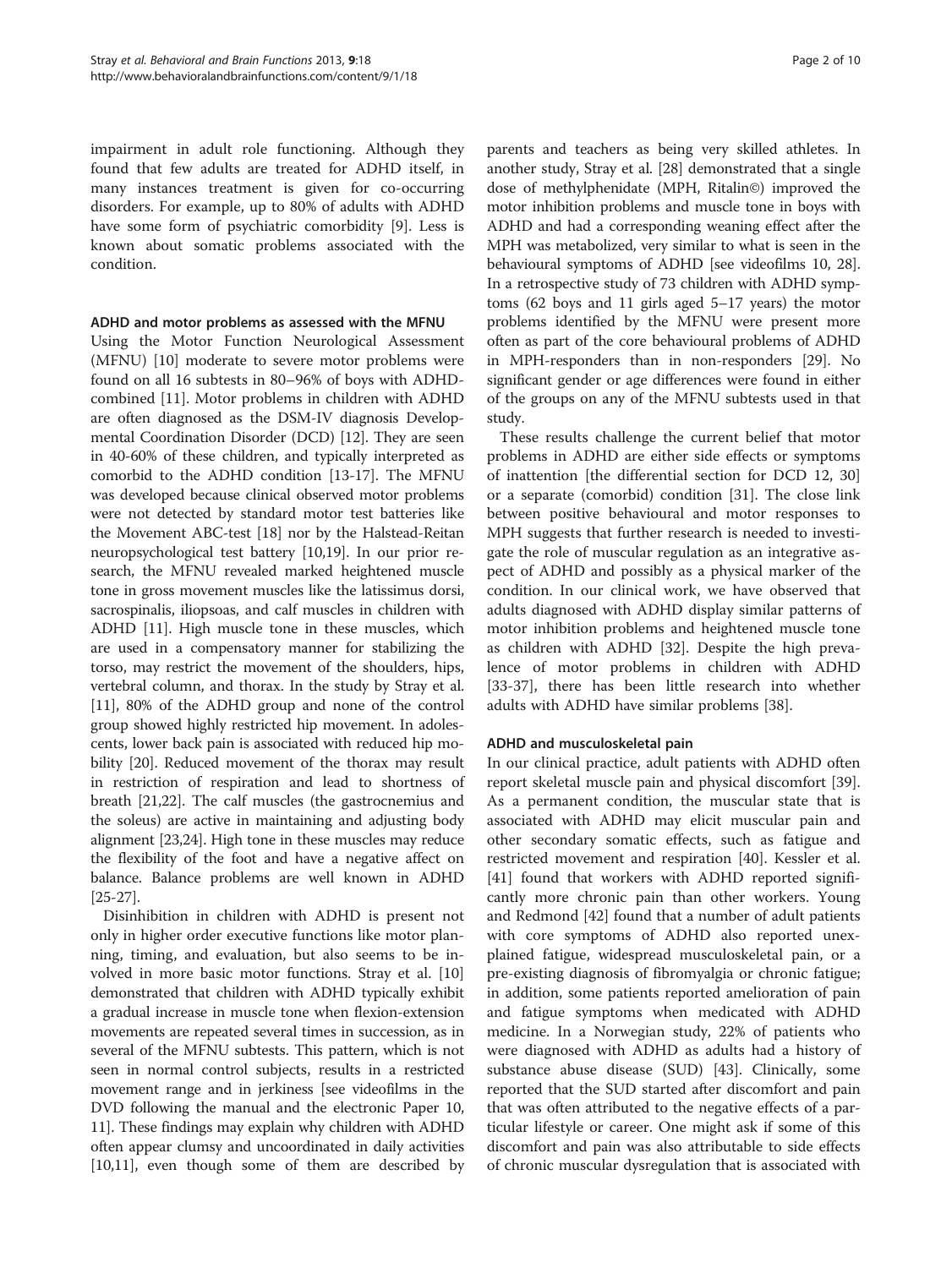the ADHD condition itself. Little research has been done in this area.

#### Aims of the present study

The aims of the present study were to investigate whether adults with ADHD exhibit the motor function problems demonstrated in children with ADHD and to investigate whether such motor problems were related to the presence of reported pain.

Our research questions and hypotheses were as follows:

- 1. What are the differences in motor problems in adults with ADHD as compared to non-ADHD controls as measured by the MFNU?
- 2. Do adults with ADHD report a) more widespread pain or b) higher levels of pain than non-ADHD controls?

We hypothesized that adults with ADHD would display consistently higher scores and show significantly more motor problems on all of the MNFU subtests used in this study as compared to non-ADHD controls. We also hypothesized that adults with ADHD would report more widespread pain and higher levels of pain than adults in the non-ADHD control group.

# Methods

#### Sample

Verbal and written information about the project was given to outpatients at the Addiction Unit, Sørlandet Hospital, who were diagnosed with HKD F90.0/ADHD, had no active substance abuse, and who were positive responders to MPH. Affirmative written replies were received from 28 patients. Three of these were excluded, one for medical reasons, one who could not be taken off MPH medication due to work, and one for substance abuse. Thus the ADHD group consisted of 25 subjects with a mean age of 33 years (SD 8.9), range 20–51 years. The group included 14 men with a mean age of 34 years (SD 9.5), range 20–51 years, and 11 women with a mean age of 32 years (SD 8.3), range 20–47 years. Three subjects were university students, 12 had regular work, and 10 received social security. The patients medicated with MPH were taken off medication a least one day before the motor assessment.

The non-ADHD controls group consisted of students from the University of Agder, employees from a rehabilitation department at Sørlandet Hospital HF, and employees from a care home for the intellectually challenged in Kristiansand. Non-ADHD controls were recruited by posting flyers on bulletin boards and by study personnel and student leaders through verbal communication and written information about the project. Written affirmative

answers were received from 29 subjects. To exclude possible ADHD problems in the control group, the participants were rated using the 'M.I.N.I. Plus' module W interview [\[44\]](#page-8-0). People with rheumatic diseases or with physical or medical conditions precluding participation in all of the 16 subtests of the MFNU were excluded. No precautions were taken to exclude other clinical groups. The final non-ADHD control group consisted of 23 adults without ADHD with a mean age of 41 years (SD 14.1), range 24–64 years. This group included 8 men with a mean age of 44 years (SD 14.1), range 26–64 years, and 15 women with a mean age of 40 years (SD 14.2), range 24–61 years.

#### **Instruments MFNU**

The current version of the MFNU consists of 16 subtests that are described briefly in Table [1.](#page-3-0) The tester continually monitors and guides the participant through each subtest. There is a detailed video presentation of all subtests in the DVD accompanying the Norwegian MFNU manual [\[10\]](#page-8-0). In an earlier study an Intraclass Correlation (ICC) of consistency, using the two-way mixed Cronbach's model, was calculated to measure rater agreement. An average ICC of .99 (95% confidence interval, 0.98-1.00) was found, p < .001[\[21](#page-8-0)].

All 16 subtests were scored by the tester or by an independent observer according to three scoring categories as described in Table [2.](#page-4-0) The scoring criteria for each scoring category on each subtest are described in greater detail in the MFNU manual.

Subtests 1–10 are performance tests in which the person who is being tested is instructed to perform a particular task. 'Subtest 16: Synkinesis' evaluates the presence of overflow movements during the MFNU assessment. Four subtests (12–15) are subtests of passive movements of the hips and feet in which the tester evaluates muscular resistance. 'Subtest 11: Palpation' provides important physical/proprioceptive information about muscular consistency and possible high muscle tone in muscles such as the sacrospinalis and the latissimus dorsi and about restricted movements of the thorax  $|10|$ .

A reliability study of the MFNU showed high internal consistency within the total set of 17 subtests (Cronbach's alpha of .97) and a high rater agreement with an average ICC of .99 (95% confidence interval, 0.98–1.00; p < .001) [[45](#page-8-0)]. Subtest 11, 'Palpation' was not included in this study due to problems with scoring non-visual information from the video recordings used in the evaluation procedures. The total score of the MFNU, termed the 'TS', can range from 0 (no problems) to 32 (severe problems, i.e. scores of 2, on all 16 subtests).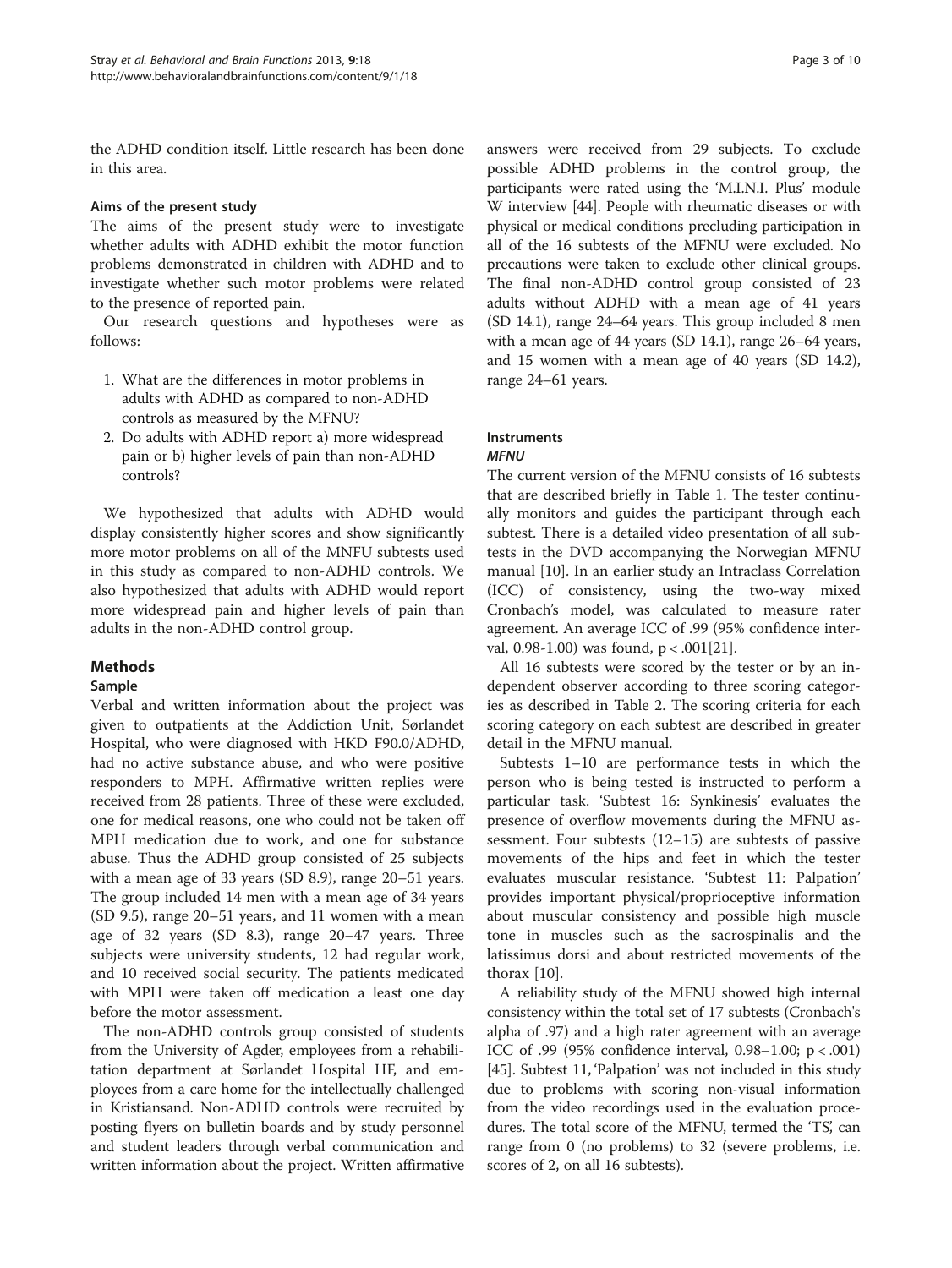<span id="page-3-0"></span>

|  | Table 1 The MFNU subtests used in this study [for videos see 25] |  |  |  |  |  |  |  |  |
|--|------------------------------------------------------------------|--|--|--|--|--|--|--|--|
|--|------------------------------------------------------------------|--|--|--|--|--|--|--|--|

| Name of subtest                 | <b>Description</b>                                                                                                                                                                                                                                        |
|---------------------------------|-----------------------------------------------------------------------------------------------------------------------------------------------------------------------------------------------------------------------------------------------------------|
| 01. Dynamic balance-2 legs      | Three sideway jumps within marked squares (back and forth).<br>The entire process is repeated three times without stopping.                                                                                                                               |
| 02. Dynamic balance-1 leg       | Three sideway jumps on one leg within marked squares (back and forth).<br>The entire process is repeated three times without stopping. Both legs are tested.                                                                                              |
| 03. Diadochokinesis-right       | Pronation-supination of one hand with the elbow flexed 90 degrees.<br>The hand is held as an "extension" of the lower arm. The exercise is<br>performed for approximately 15-20 seconds.                                                                  |
| 04. Diadochokinesis-left        |                                                                                                                                                                                                                                                           |
| 05. Reciprocal coordination     | Alternate clenching of one fist while stretching the other in a<br>rhythmic manner for about 15 seconds. Fingers should be almost<br>completely extended after the hand has been clenched. Elbows<br>are at a 90-degree angle with palms facing upwards.  |
| 06. Thumb movement              | The tips of the fingers other than the thumb are successively touched<br>with the palmar surface of the tip of the thumb. After each opposition,<br>the subject extends and abducts the thumb. Both hands are tested for<br>approximately 20 seconds.     |
| 07. Walking                     | Walking with toes alternately pointing outwards ("Chaplin") and inwards<br>followed by walking on the outer foot rend (Fog's test) and inner foot rend.                                                                                                   |
| 08. Lifting arm                 | Lies prone with arms at a 45 degree angle from midline; lifts one arm<br>with the palm of the hand facing the floor.                                                                                                                                      |
| 09. Lifting leg                 | Lies prone with the anterior superior iliac spine touching the floor while<br>lifting one stretched leg at a time.                                                                                                                                        |
| 10. "Flying"                    | Lies prone, the arm in a 45 degree angle from midline, lifting head, arms and legs.                                                                                                                                                                       |
| 11. Palpation                   | Lies prone. The test leader palpates the back, especially the longissimus<br>and latissimus dorsi. The test leader assesses the mobility of the thorax.                                                                                                   |
| 12. Passive abduction-right hip | Lies supine. Tester holds the subject's knee and hip in a flexed position.                                                                                                                                                                                |
| 13. Passive abduction-left hip  | The tester stretches and flexes the leg to elicit relaxation of the hip<br>muscles and abducts the leg. The sides are evaluated separately.                                                                                                               |
| 14. Passive movement-right foot | Lies supine. Tester examines passive movement with dorsal flexion and<br>eversion/plantar flexion of the right and the left feet.                                                                                                                         |
| 15. Passive movement-left foot  |                                                                                                                                                                                                                                                           |
| 16. Synkinesis                  | 'Synkinesis' is not a separate test but is an item for evaluating the<br>synkinetic movements registered in one or more subtests. When synkinesis<br>is observed, the tester tries to correct it. The synkinesis remaining<br>after correction is scored. |

#### Pain drawing

The Pain Drawing procedure, which is commonly used in studies of pain [[46-48](#page-8-0)], was chosen to categorize the patients into 4 pain groups, including a group with no pain. Areas of the body that were painful during the previous 14 days are marked on a drawing by each participant. Participants with pain localized only above a horizontal line in the thoracolumbar region (T12) were categorized into Pain group 1. Participants with pain localized only below the horizontal line were categorized into Pain group 2. Pain localized both above and below the line was defined as widespread, and subjects with widespread pain were categorized into Pain group 3. Those with no pain were categorized into Pain group 0.

#### Numerical pain rating scale

The intensity of the pain experienced during the previous two weeks was rated by each participant on an

11-point Numerical Pain Scale (NRS) that ranged from 0 ("No pain") to 10 ("Pain as bad as it could be") [\[49](#page-8-0)]. The NRS has been shown to be an appropriate measurement of pain in patients with chronic pain [[50](#page-8-0)].

#### M.I.N.I. Plus

This study used the Mini-International Neuropsychiatric Interview (M.I.N.I.) version 5.0.0 with the attention deficit/hyperactivity disorder module W in the M.I.N.I.- Plus. The M.I.N.I. is an short psychiatric interview for assessing psychiatric disorders according to the DSM-IV and ICD-10 classification systems [\[44](#page-8-0)]. The M.I.N.I. is widely accepted and has high validity [[51,52\]](#page-8-0).

#### Assessment

Each participant was assessed using the MFNU, Pain Drawing, and NRS. Possible ADHD symptoms in the control group were addressed by a M.I.N.I plus interview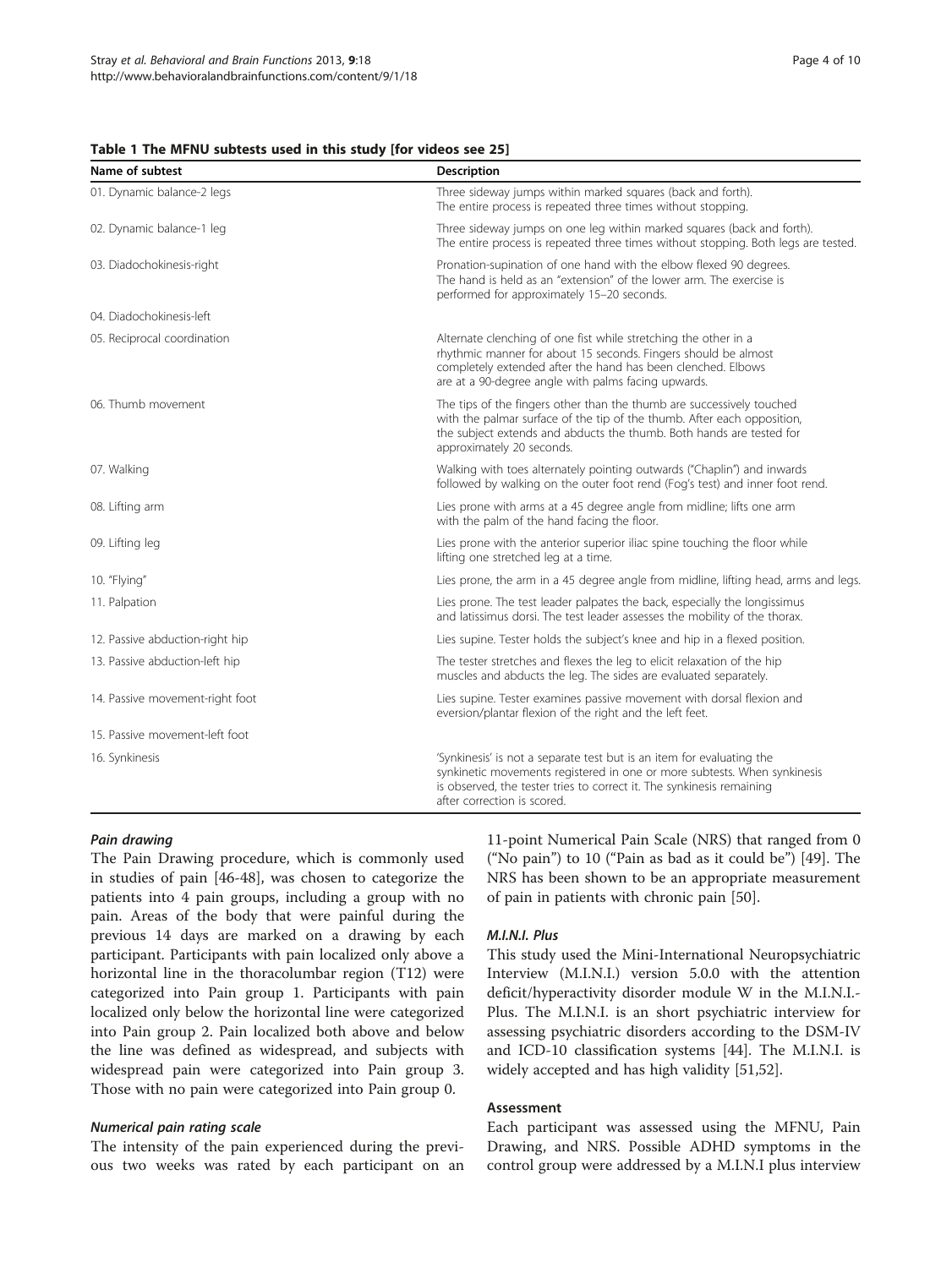<span id="page-4-0"></span>Table 2 Scoring criteria for the MFNU subtests

| Score: |                      |                                                                                                                                                                          |                                                            |                                                                             |                                                                                    |
|--------|----------------------|--------------------------------------------------------------------------------------------------------------------------------------------------------------------------|------------------------------------------------------------|-----------------------------------------------------------------------------|------------------------------------------------------------------------------------|
|        |                      | Subtests 01-10                                                                                                                                                           | Subtests 12-15                                             | Subtest 16                                                                  | Subtest 11                                                                         |
|        | $0$ No<br>problems   | The task is performed<br>with no problems and little effort                                                                                                              | Normal resistance<br>against the movement<br>is registered | Only sporadic synkinetic<br>movements are registered                        | Normal muscle tone.<br>good mobility in the thorax                                 |
|        | Moderate<br>problems | The task is performed according<br>to instructions but requires a lot<br>of attention and effort or performance<br>quality is below what is expected<br>according to age | Resistance against the<br>movement is registered           | Moderate synkinetic<br>movements are registered<br>in one or more subtest   | Slightly greater muscle tone,<br>some resistance against<br>movement of the thorax |
|        | 2 Severe<br>problems | The subject cannot perform the<br>task according to the instructions                                                                                                     | Strong resistance<br>against the movement<br>is registered | Pronounced synkinetic<br>movements are registered<br>in one or more subtest | High muscle tone,<br>strong resistance against<br>movement of the thorax           |

conducted by a physician or a social educator with many years of clinical and research experience in psychiatric assessment of patients with ADHD. The MNFU test leader, an experienced physiotherapist with no prior personal or professional knowledge of the subjects in either of the groups, was blinded to which group the participant was in. The assessments of the Pain Drawing, NRS, and the M.I.N.I. interview were performed prior to the MFNU assessment. The MFNU test leader did not know the results of these assessments.

#### Statistical analyses

The statistical analyses were carried out using PASW (SPSS) Statistics, version 18 for Windows (SPSS Inc., Chicago, IL, USA). Descriptive statistical analyses were performed on data from each subtest in order to view the distribution of the participants (%) in the scoring categories (0, 1, or 2) and for the TS variable. As the samples and the measurements did not satisfy the conditions for parametric tests, the non-parametric Mann–Whitney U-test was used to compare the ranked scores of the ADHD group and control group on each of the 16 subtests. The Mann–Whitney U-test was used to compare the TS and the 'Pain level' of the ADHD group and control group for the same reason. Pearson's Chi-square test was used to compare frequencies in the groups for the categorical variable 'Pain location'. Spearman's rho was run for all participants as a whole for finding the correlation between the TS of the MFNU and the 'Pain level' and between the TS and 'Pain location'.

#### Approval

The study was approved by The Norwegian Data Inspectorate, The National Committee for Medical Research Ethics in Norway, 2011/1947 D.

#### Results

#### Group differences on the MFNU

The ADHD group showed a high percentage of 'severe problems' (a score of 2) on many of the subtests: 'Palpation', 'Passive abduction of the hip' and 'Passive movement of the feet', 'Lifting arm', 'Lifting leg', 'Diadochokinesis of the left arm', and 'Reciprocal coordination'. The control group typically had few problems on any of the subtests (Table [3](#page-5-0)). There were significant differences between the ADHD group and the control group for all subtests except for 'Flying' (Table [3](#page-5-0)).

The Mann–Whitney U-tests (Table [3](#page-5-0)) showed that the ADHD group had significantly more motor problems (higher TS; median = 25) than the control group (median = 2) ( $U = 485.00$ ,  $p < .001$ ). The mean TS of the ADHD group was  $21.20$ ,  $SD = 9.5$ , and the mean TS of the control group was  $6.30$ ,  $SD = 9.9$ , Cohen's d of the TS between the groups was 1.52, indicating a large effect size [\[53\]](#page-8-0). There were no significant gender differences in either of the groups as shown by Mann–Whitney U-test analysis of the TS. Most subjects in the control group had no problems on the MFNU. Three subjects had high TS, and all three showed both inattention and impulsive ADHD problems on the M.I.N.I. Plus, although they did not fulfil the ADHD diagnostic criteria.

#### Group differences in 'pain location' and 'pain level'

The Pearson's Chi-Square test showed significant differences between the ADHD group and the control group for the variable 'Pain location'  $(P < .001)$ . Widespread pain was reported by 80% of the ADHD group compared to 17.4% of the control group. Only 8% of the ADHD group reported having no pain in the previous two weeks compared to 34.8% of the controls. There were no significant gender differences regarding pain level or pain location in either of the groups (Table [4](#page-5-0)).

The Mann–Whitney U-tests showed a significant difference in self-reported pain ('Pain level') between the ADHD group (mean rank =  $31.76$ , median =  $5$ ) and the control group (mean rank =  $16.61$ , median = 1)  $(U = 469.00, p < .001)$ . The mean 'Pain level' for the ADHD group was  $4.76$ , SD = 2.16, and the mean 'Pain level' for the control group was  $1.96$ , SD = 2.27. The Cohen's d for 'Pain level' was 1.26, which is a large effect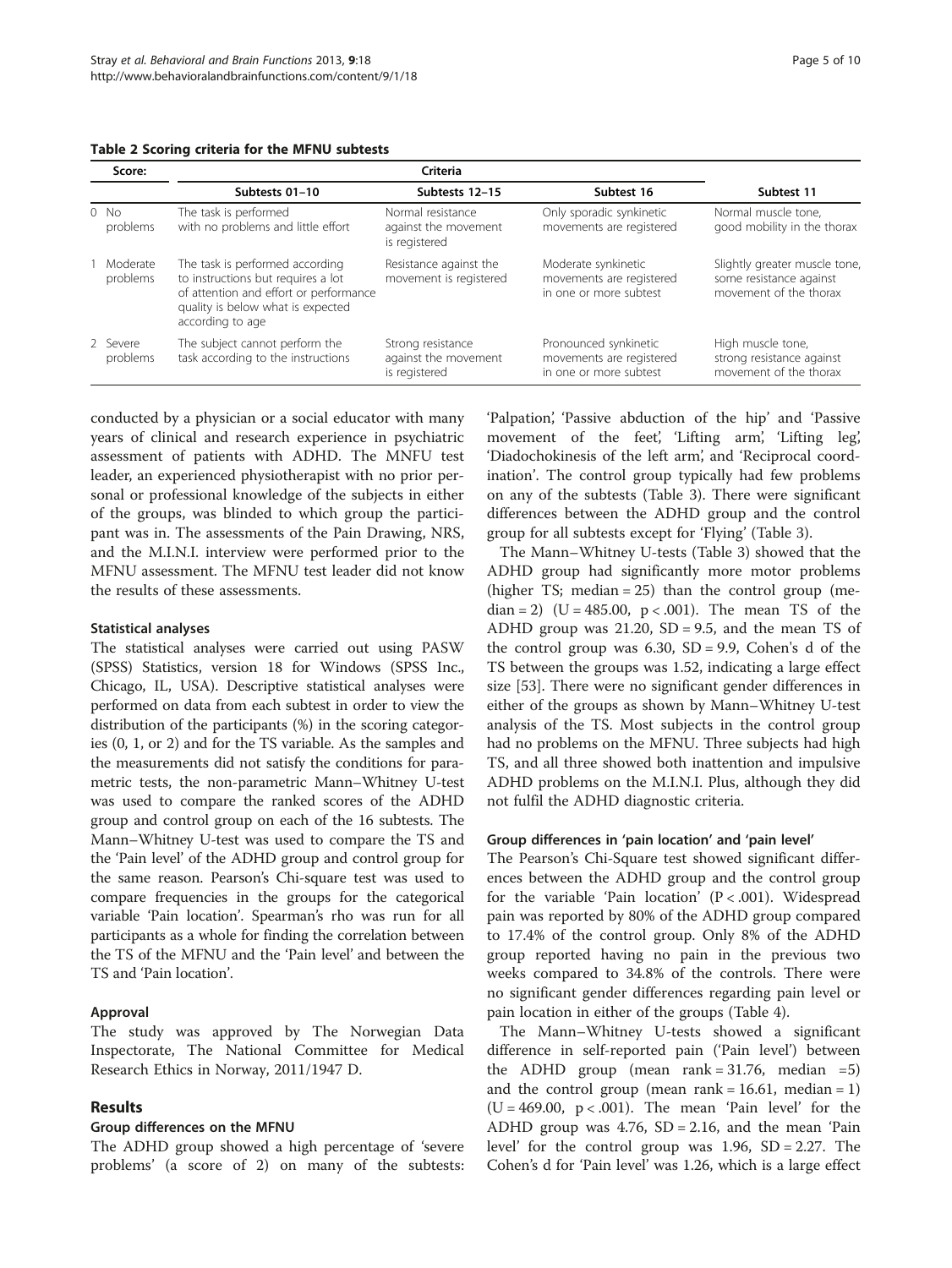| Motor problem scores of 1 or 2 |      |                |         |              |         |                |
|--------------------------------|------|----------------|---------|--------------|---------|----------------|
| <b>MFNU</b> subtests           |      | <b>ADHD</b>    | Control |              | p value | Mann-Whitney U |
|                                | $\%$ | Median         | $\%$    | Median       |         |                |
| 01. Dynamic balance-2 legs     | 56.0 |                | 13.0    | $\mathbf 0$  | .004    | 407.5          |
| 02. Dynamic balance-1 leg      | 76.0 | $\overline{2}$ | 37.4    | 0            | .000    | 440.5          |
| 03. Diadochokinesis-right      | 68.0 | $\overline{2}$ | 17.3    | 0            | .000    | 452.5          |
| 04. Diadochokinesis-left       | 80.0 | $\overline{2}$ | 34.7    | 0            | .000    | 459.5          |
| 05. Reciprocal coordination    | 76.0 | $\overline{2}$ | 17.3    | $\mathbf{0}$ | .000    | 478.5          |
| 06. Thumb movement             | 72.0 | $\overline{2}$ | 26.1    | 0            | .002    | 422.5          |
| 07. Walking                    | 56.0 |                | 17.4    | 0            | .005    | 404.5          |
| 08. Lifting the arms           | 88.0 | $\overline{2}$ | 39.1    | 0            | .000    | 443.0          |
| 09. Lifting the legs           | 84.0 | $\overline{2}$ | 21.7    | 0            | .000    | 462.0          |
| 10. "Flying"                   | 36.0 | 0              | 13.0    | 0            | .102    | 347.5          |
| 11. Palpation                  | 96.0 |                | 52.2    | $\mathbf 0$  | .000    | 473.5          |
| 12. Passive abduction-r. hip   | 84.0 | $\overline{2}$ | 26.1    |              | .000    | 458.5          |
| 13. Passive abduction-I. hip   | 84.0 | $\overline{2}$ | 25.7    | $\Omega$     | .000    | 464.0          |
| 14. Passive movement-r. foot   | 84.0 | $\overline{2}$ | 17.2    | 0            | .000    | 481.0          |
| 15. Passive movement-l. foot   | 84.0 | $\overline{2}$ | 17.4    | 0            | .000    | 471.0          |
| 16. Synkinesis                 | 60.0 | $\overline{2}$ | 26.0    | 0            | .027    | 383.5          |

<span id="page-5-0"></span>Table 3 Percentages of the ADHD group (N = 25) and control group (N = 23) with the indicated motor problems on the MFNU subtests and comparison of the two groups

Scoring: 0, 'No problems'; 1, 'Moderate problems'; 2, 'Severe problems'.

size. There was a significant correlation ( $p < .01$ ) between the TS on the MFNU and 'Pain level' and between the TS and 'Pain location'  $(p < .05)$  (Spearman's rho).

#### Discussion

#### Motor problems

We hypothesised that adults with ADHD would have more problems than controls in regulating movement and muscle tone as assessed by the MFNU. This hypothesis was supported by the results on all subtests except the 'Flying' subtest. These results strongly suggest that muscle regulation problems are very similar in adults with ADHD as in children with ADHD. Most of the ADHD subjects had a moderate to severe TS, indicating that just as in children, the adults had motor problems that affected many facets of movement and muscle control. Comparison of the results for the adult ADHD

Table 4 Percentages of the ADHD group and control group with pain at the indicated location

| <b>Pain location</b>                | Group                                  |       |  |  |  |
|-------------------------------------|----------------------------------------|-------|--|--|--|
|                                     | Control ( $N = 23$ ) ADHD ( $N = 25$ ) |       |  |  |  |
| No pain                             | 34.8%                                  | 8.0%  |  |  |  |
| Localized pain (only in upper body) | 34.8%                                  | 8.0%  |  |  |  |
| Localized pain (only in lower body) | 13.0%                                  | 4.0%  |  |  |  |
| Widespread pain                     | 17.4%                                  | 80.0% |  |  |  |
| Total                               | 100%                                   | 100%  |  |  |  |

group to results for 8–12-year-old boys showed minor differences in two subtests. The results on subtest 16, 'Synkinesis', and subtest 07, 'Walking' indicated that adults with ADHD may be less affected by overflow movement (synkinesis) than children (see [[11](#page-8-0)]). Overflow movements reflect immaturity of the cortical systems involved in automatic inhibition [\[54\]](#page-8-0) and are also present in many children without ADHD. Overflow movements are normally less apparent in adolescence and adulthood than in childhood, which is the natural consequence of more mature nervous systems [\[55,56](#page-8-0)]. Thus, it is likely that the low scores on the 'Synkinesis' subtest in adults with ADHD compared to children with ADHD are due to maturation. Even so, our results indicated that adults with ADHD have more problems with overflow movement than non-ADHD adults. Similarly, for subtest 10, 'Flying', more subjects in the ADHD group had problems compared to the control group, but a high percentage of the ADHD group showed normal performance on this subtest.

Motor problems in ADHD have been seen as being co-effects or a motor consequence of inattention and impulsivity [[12\]](#page-8-0). This view has been challenged by several researchers. In fact, some of these have noted that the poor fine motor abilities of children with ADHD cannot be attributed to deficits in attention or concentration but rather are due to factors related to motor ability [[14](#page-8-0),[15](#page-8-0)]. ADHD and motor problems may have a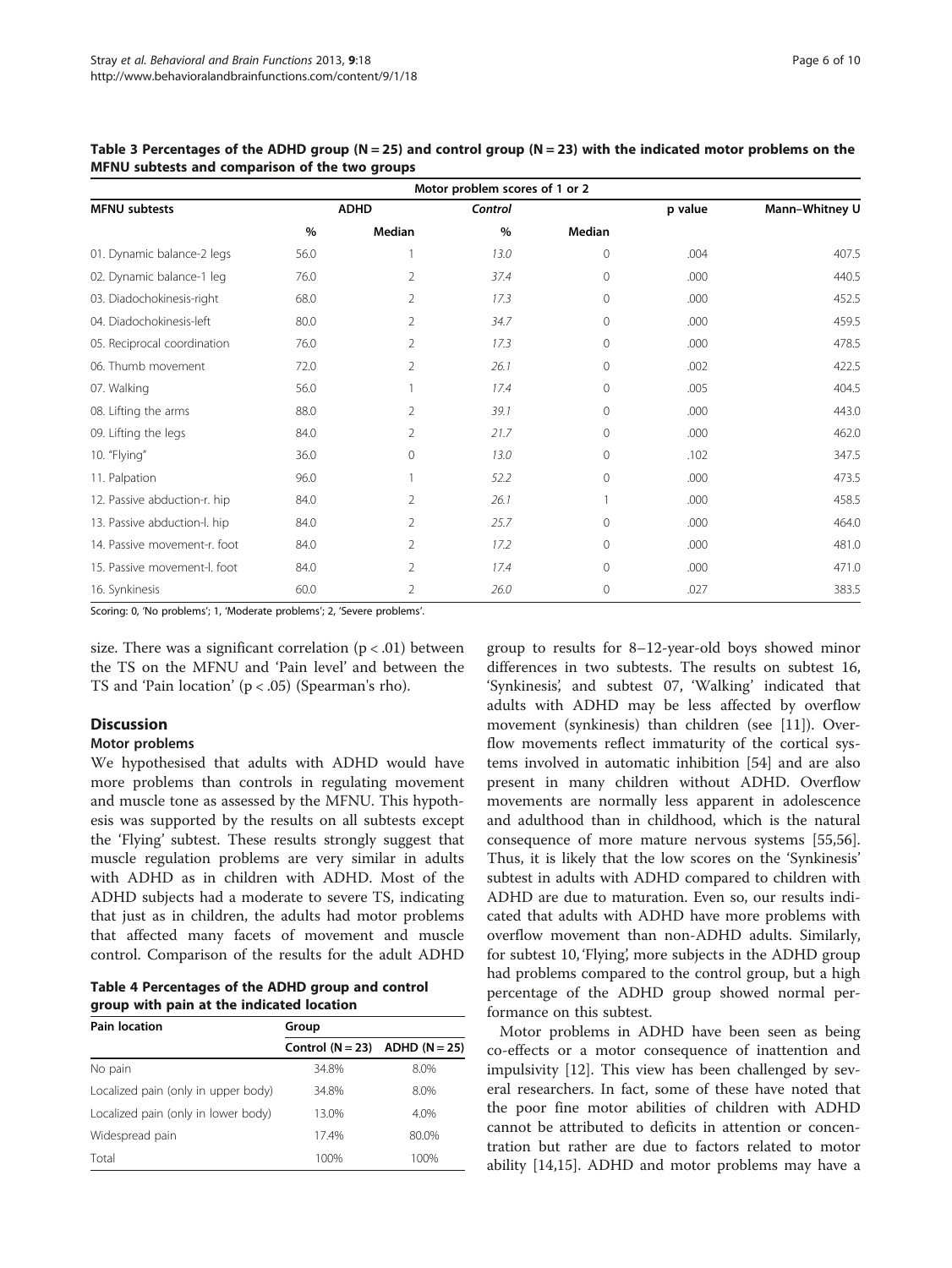common basis that may be due to genetic factors and/or shared environmental factors [\[57](#page-8-0)]. Few of the subtests of the MFNU require focused attention for more than half a minute, and the subject is continually monitored and guided throughout each subtest, thus preventing distraction. As in children with ADHD [\[11,29](#page-8-0)], motor inhibition problems were highly present in the adult ADHD group as demonstrated by subtests 03 and 04, 'Diadochokinesis', subtest 06, 'Thumb movement', and subtest 05, 'Reciprocal inhibition'. Similar to findings in children in our previous study [\[11\]](#page-8-0), a very high percentage of the adult ADHD group showed problems on subtests that reveal heightened muscle tone in the latissimus dorsi, iliopsoas, and the gastrocnemius-soleus (calf) muscles (subtest 08, 'Lifting arm', subtests 12 and 13, 'Passive abduction of the hips', subtest 09, 'Lifting leg', and subtests 14 and 15, 'Passive movement of the feet'). Heightened muscle tone was also demonstrated in the sacrospinalis by subtest 11, 'Palpation'. None of these subtests are likely to be influenced by inattention or impulsivity since they are either closely monitored by the tester or are performed by the tester.

It is often argued that motor problems in ADHD that are not explained by inattention are comorbid symptoms of Developmental Coordination Disorder (DCD) [\[30,58](#page-8-0)], which is a motor skills disorder. While many people with ADHD may have a DCD condition, as measured by standardised motor test batteries, the motor and muscular patterns assessed by the MFNU are not necessarily associated with DCD. Many years of clinical experience using the MFNU has shown that people with ADHD may demonstrate above-average motor skills and be skilful athletes but still have a high MFNU problem score. Our findings in children, which are corroborated by the present study in adults with ADHD, suggest that the motor problems revealed by the MFNU are different in nature from deficits in motor skills (see [[34](#page-8-0)]). Stray [[21](#page-8-0)] argues that the motor disinhibition and heightened muscle tone of people with ADHD may be directly related to neurofunctional processes associated with dysregulation of the dopamine system and possibly also the noradrenaline system, which are currently thought to be central to the ADHD condition [\[59](#page-8-0)].

Recent research has focused on the frontostriatal system and basal ganglia [[60](#page-9-0),[61](#page-9-0)]. Not only the mesocortical and mesolimbic systems, but also the nigrostriatal pathways [\[62](#page-9-0)], the cerebellum [[63](#page-9-0)] and the reticular formation [\[64](#page-9-0)-[66\]](#page-9-0) are affected in ADHD. These pathways play important roles in regulating fine motor control and in whole body stabilisation. It is well known that reticular formation is involved in regulation of arousal [\[67\]](#page-9-0), which is thought by many to be important for understanding the ADHD condition [[68-70\]](#page-9-0). In this context, it is interesting that the reticulospinal systems are important in

the regulation of postural control [[71](#page-9-0)], in the regulation of movements [\[72,73\]](#page-9-0), and in reducing muscle activity in rapid-eye-movement (REM) sleep [[73\]](#page-9-0). The reticular system has an important regulatory role in the maintenance of muscle tone based on the balanced influence of the inhibitory and facilitating regions of the reticular formation [\[74](#page-9-0)]. Neurons from the reticular formation can activate a whole set of muscles at the same time, possibly modulating adjustments in body position that are needed to maintain balance and affecting the stabilizing muscles (the proximal extremity muscles and muscles that stabilize the vertebral column) [\[75](#page-9-0)]. Our findings might suggest a functional link between these two functions of the reticular system, i.e. maintenance of muscle tone and stabilization of motor control, and the regulation of arousal. The findings might further suggest that both processes are concurrently influenced by the central stimulating effect of MPH. It is still unclear, however, why people with ADHD would have higher muscle tone than normal and why MPH helps normalize muscle tone [\[28](#page-8-0)]. Problems with motor inhibition in ADHD are well known [\[76,77\]](#page-9-0). As mentioned, many of these problems may be bodily expressions of inattention and impulsivity rather than specific motor problems. However, many of the MFNU subtests reflect motor inhibition problems that seem to be related to dysregulation of the release of, or inhibition of, active muscles. This is demonstrated by tasks that involve rapid repetition of a simple movement (e.g. 'Thumb movement' and 'Diadochokinesis'). Most often, people with ADHD have no initial problems performing such tasks. However, the movements typically become increasingly jerky and uncoordinated with repetition and involve great effort. MPH has an immediate effect on these release problems (see videos in [[10](#page-8-0),[28](#page-8-0)]), and there is a gradual decrease of the effect as MPH is metabolized [\[28](#page-8-0)]. This further suggests a functional connection between the demonstrated problems in regulating muscle activity and dysregulation of higher executive functions thought to be involved in ADHD. In light of these findings, one might ask if muscle release problems are involved in gross movements such as walking and running as well as in fine motor skills such as handwriting. Fliers et al. [\[78\]](#page-9-0) found an association between motor problems in ADHD and genes involved in muscles function.

#### Pain

As we hypothesized, the ADHD group reported significantly more widespread pain (both in the upper and lower body) and a higher pain level than the control group. To our knowledge this has not been assessed before. The highly significant correlation between the TS and the pain level score might suggest that the pain reported in the ADHD group is directly linked to motor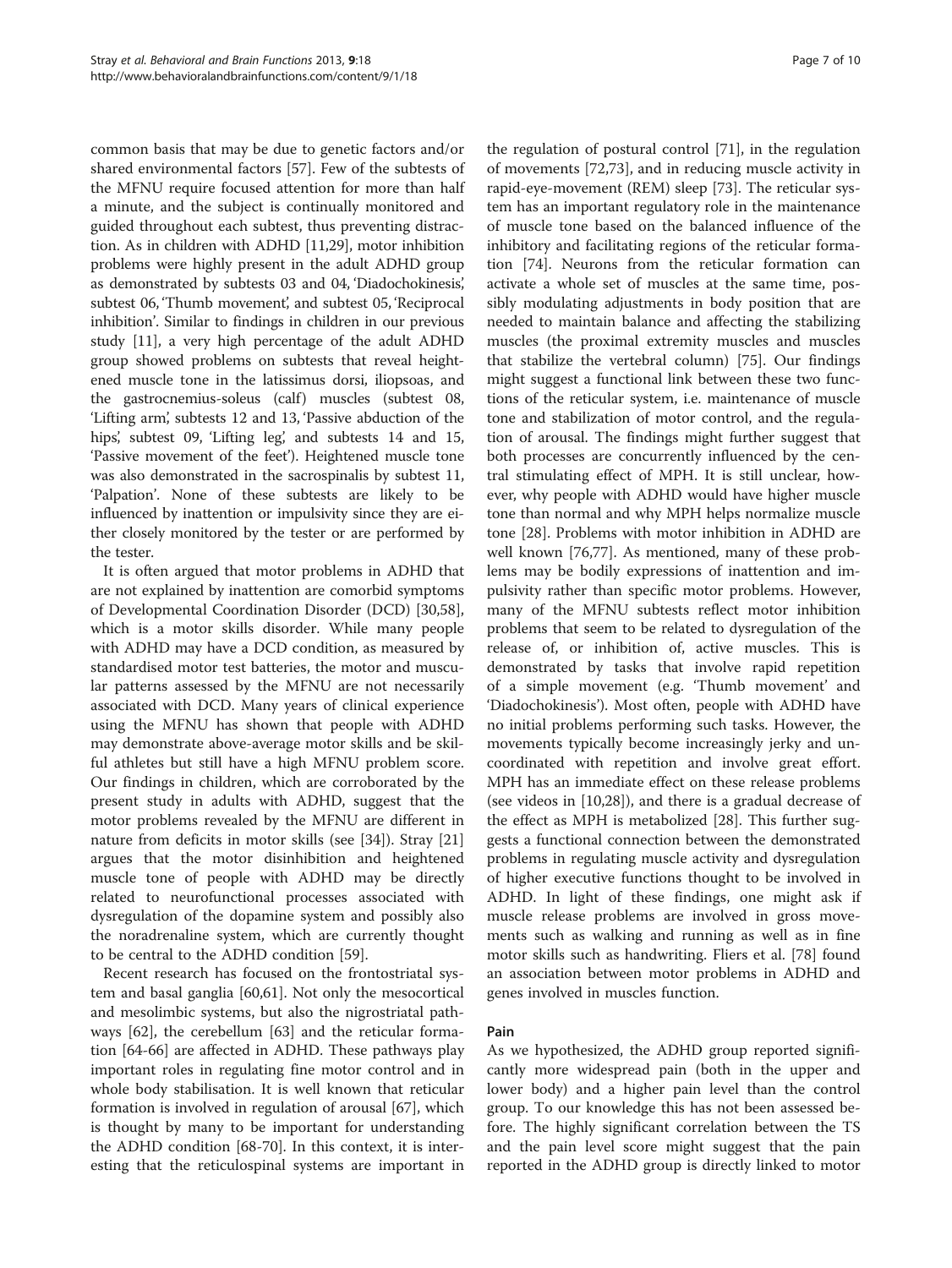<span id="page-7-0"></span>problem severity and that such pain might be an indirect long-term consequence of the muscle tone dysregulation and motor inhibition that is associated with the ADHD condition. A history of childhood ADHD, assessed with the DSM-IV criteria, has been shown to be more common in the patients diagnosed with Fibromyalgia compared to normal controls (32.3% vs. 2.52%) [[79](#page-9-0)]. Such a relationship has to be addressed in a future study. Persistent pain may negatively affect attention [\[80\]](#page-9-0), daily living [\[81\]](#page-9-0), and quality of life [\[82](#page-9-0)]. There is a well known dilemma between the use of painkillers and abuse or addiction [[83](#page-9-0)]. In the future, it would be interesting to look at the consumption of painkillers, especially opioids, among patients with adult ADHD.

### Limitations

In this study, the control group had a higher mean age (41 years) than the ADHD group (32 years). This might have influenced the results, although it seems unlikely that there is an inherent reason why older people would be expected to perform better on the MFNU or have less pain than the younger people in the ADHD group. Significant differences were found on the same subtests using age matched participants. The subjects diagnosed with ADHD who were included in this study were all responders to MPH for their ADHD symptoms. This implies that our conclusions cannot be generalized to the broader ADHD population. The individuals in the ADHD group had an earlier history of addiction problems. Even if substance abuse was controlled for in this study, the confounding effects of residual pain or secondary health problems due to prior substance abuse cannot be ruled out. Further research involving a sample of adults without prior substance abuse is needed to clarify this issue.

#### Conclusions

This study demonstrated that MPH-responsive adults with ADHD show the same functional motor problems as children with ADHD as measured with the MFNU. The motor problems were associated with heightened muscle tone in gross movement muscles and with specific motor inhibition problems that resulted in restricted movement and instability. The MFNU was able to effectively discriminate between adults with ADHD and non-ADHD controls. The ADHD group also differed significantly from the control group in terms of reported pain in that the ADHD subjects reported more widespread pain and higher levels of pain than the controls. The ADHD group showed high correspondence between reported muscular pain and TS on the MFNU. These findings suggest that the demonstrated functional motor problems are important contributors to the very high incidence of reported pain in the ADHD group and possibly to the substance abuse and addiction problems that are common in people with ADHD. Further research validation with different methods is needed to confirm these conclusions.

#### Consent

Written informed consent was obtained from the patient for publication of this report.

#### Competing interests

The MFNU manual is sold by the Reading Centre, University of Stavanger, for NOK 700 (about €85). LLS receives 9% royalties and TS receives 3% royalties from the sale of the MFNU.

#### Authors' contributions

LLS was the primary contributor to the study conception and design and was mainly responsible for data acquisition, analysis, and interpretation. LLS was the main contributor to drafting of the manuscript. ØK contributed to the study conception and design, helped interpret the data, and helped draft the manuscript. ML contributed to the study conception and design and helped acquire the data. MS helped acquire the data. TS contributed to data analysis and helped draft the manuscript. FET contributed to data analysis and helped draft the manuscript. All authors read and approved the final manuscript.

#### Acknowledgement

We are grateful to the Regionalt fagmiljø for autisme, ADHD, Tourettes syndrom og narkolepsi Helse Sør-Øst and to Sørlandet Hospital, Norway for funding the study. We thank the subjects for their participation.

#### Author details

<sup>1</sup> Addiction Unit, Sørlandet Hospital, Kristiansand, Norway. <sup>2</sup> Department of Child and Adolescent Health, Sørlandet Hospital, Kristiansand, Norway. <sup>3</sup>The Reading Centre, Faculty of Education and Arts, University of Stavanger, Stavanger, Norway.

#### Received: 16 November 2012 Accepted: 23 April 2013 Published: 3 May 2013

#### References

- 1. Fayyad J, De Graaf R, Kessler R, Alonso J, Angermeyer M, Demyttenaere K, De Girolamo G, Haro JM, Karam EG, Lara C, et al: Cross-national prevalence and correlates of adult attention-deficit hyperactivity disorder. Br J Psychiatry 2007, 190:402–409.
- 2. Pliszka SR: The Neuropsychopharmacology of Attention-Deficit /Hyperactivity Disorder • REVIEW ARTICLE. Biol Psychiatry 2005, 57(11):1385–1390.
- 3. Simon V, Czobor P, Balint S, Meszaros A, Bitter I: Prevalence and correlates of adult attention-deficit hyperactivity disorder: meta-analysis. Br J Psychiatry 2009, 194(3):204–211.
- 4. Kessler RC, Adler L, Ames M, Barkley RA, Birnbaum H, Greenberg P, Johnston JA, Spencer T, Bedirhan T: The Prevalence and Effects of Adult Attention Deficit/Hyperactivity Disorder on Work Performance in a Nationally Representative Sample of Workers. J Occup Environ Med 2005, 47(6):565–572.
- 5. Polanczyk G, de Lima MS, Horta BL, Biederman J, Rohde LA: The worldwide prevalence of ADHD: a systematic review and metaregression analysis. Am J Psychiatry 2007, 164(6):942–948.
- 6. Davidson MA: ADHD in adults: a review of the literature. J Atten Disord 2008, 11(6):628–641.
- 7. Faraone SV, Biederman J, Mick E: The age-dependent decline of attention deficit hyperactivity disorder: A meta-analysis of follow-up studies. Psychol Med 2006, 36(2):159–116.
- 8. Stahl SM, Mignon L: Stahl's Illustrated Attention Deficit Hyperactivity Disorder. Cambridge: Cambridge University press; 2009.
- 9. Katragadda S, Schubiner H: ADHD in children, adolescents, and adults. Prim Care 2007, 34(2):317–341.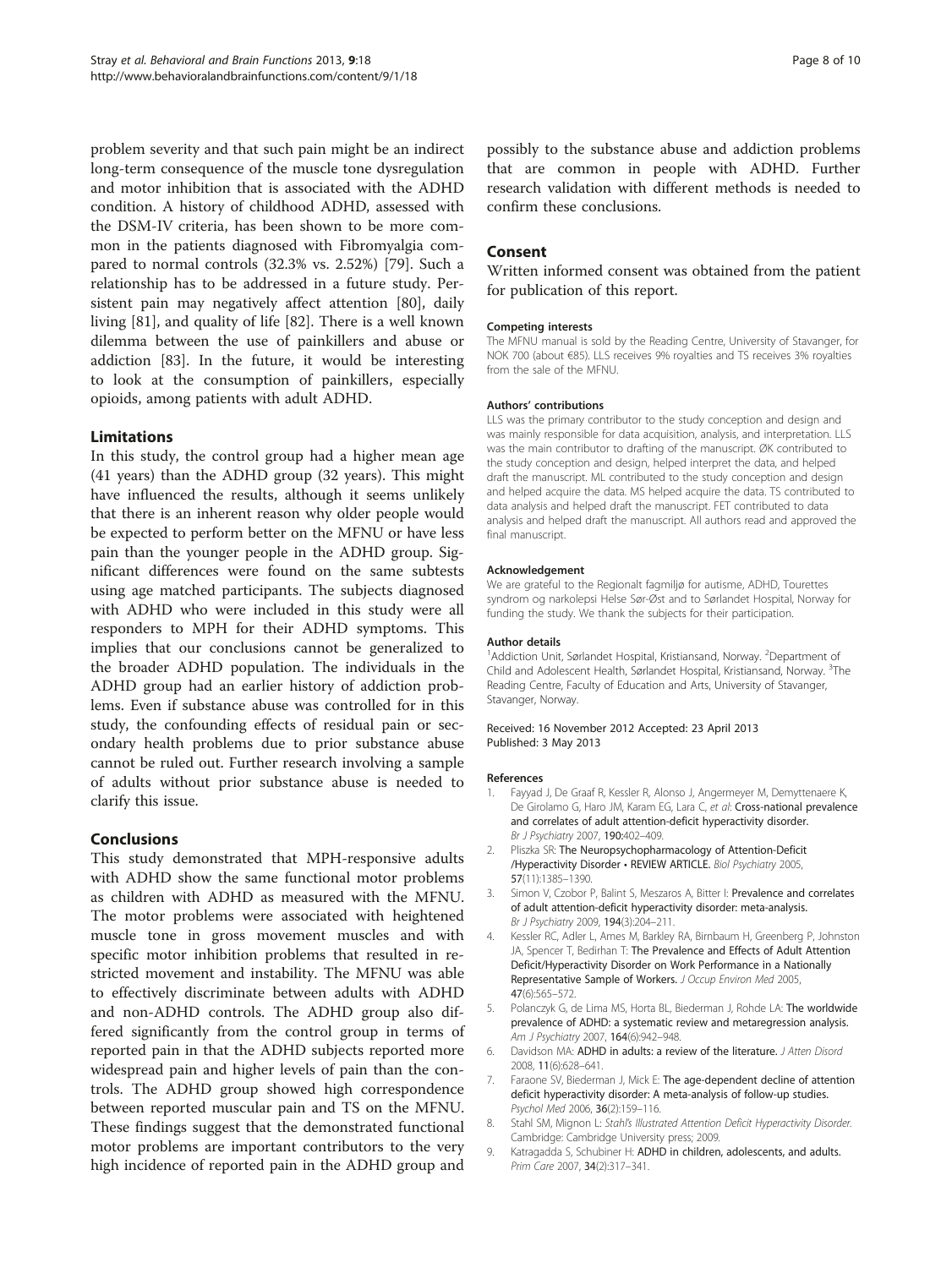- <span id="page-8-0"></span>10. Stray LL, Iversen S, Stray T, Ellertsen B, Ruud A: MFNU - the motor function neurological assessment user manual. Stavanger: University of Stavanger; 2006.
- 11. Stray L, Stray T, Iversen S, Ruud A, Ellertsen B, Tonnessen F: The Motor Function Neurological Assessment (MFNU) as an indicator of motor function problems in boys with ADHD. Behav Brain Funct 2009, 5:22.
- 12. APA: Diagnostic and statistical manual of mental disorders: DSM-IV-TR. Washington, DC: American Psychiatric Association; 2000.
- 13. Watemberg N, Waiserberg N, Zuk L, Lerman-Sagie T: Developmental coordination disorder in children with attention-deficit-hyperactivity disorder and physical therapy intervention. Dev Med Child Neurol 2007, 49(12):920.
- 14. Pitcher TM, Piek JP, Hay DA: Fine and gross motor ability in males with ADHD. Dev Med Child Neurol 2003, 45(8):525–535.
- 15. Miyahara M, Piek JP, Barrett N: Accuracy of drawing in a dual-task and resistance-to-distraction study: motor or attention deficit? Hum Mov Sci 2006, 25(1):100–109.
- 16. Pereira H, Eliasson A, Forssberg H: Detrimental neural control of precision grip lifts in children with ADHD. Dev Med Child Neurol 2000, 42(8):545–553.
- 17. Miyahara M, Mobs I, Doll-Tepper G: Severity of hyperactivity and the comorbidity of hyperactivity with clumsiness in three sample sources: school, support group and hospital. Child Care Health Dev 2001, 27(5):413–424.
- 18. Henderson SE, Sugden DA: Movement assessment battery for children. London: UK The Psychological Corporation; 1992.
- 19. Reitan RM, Wolfson D: The Halstead-Reitan neuropsychological test battery : theory and clinical interpretation. 2nd edition. Tucson, Ariz: Neuropsychology Press; 1993.
- 20. Sjolie AN: Low-back pain in adolescents is associated with poor hip mobility and high body mass index. Scand J Med Sci Sports 2004, 14(3):168–175.
- 21. Stray LL: Motor problems in Children with ADHD and clinical effects of Methylphenidate as assessed with the MFNU. Stavanger: University of Stavanger: 2009.
- 22. Øvreberg G, Andersen T: Aadel Bülow-Hansen's fysioterapi: en metode til omstilling av anspent muskulatur og hemmet respirasjon. Skarnes: Compendius; 2002.
- 23. Cailliet R: Low back pain syndrome. Philadelphia: Davis; 1968.
- 24. Loram ID, Maganaris CN, Lakie M: Human postural sway results from frequent, ballistic bias impulses by soleus and gastrocnemius. J Physiol 2005, 564(1):295–311.
- 25. Stray LL, Stray T, Iversen S, Ellertsen B, Ruud A, Tønnessen FE: The Motor Function Neurological Assessment (MFNU) as an indicator of motor function problems in boys with ADHD. Behav Brain Funct 2009, 5(1):22.
- 26. Raberger T, Wimmer H: On the automaticity/cerebellar deficit hypothesis of dyslexia: balancing and continuous rapid naming in dyslexic and ADHD children. Neuropsychologia 2003, 41(11):1493–1497.
- 27. Udal A, Malt U, Lovdahl H, Gjaerum B, Pripp A, Groholt B: Motor function may differentiate attention deficit hyperactivity disorder from early onset bipolar disorder. Behav Brain Funct 2009, 5(1):47.
- 28. Stray LL, Stray T, Iversen S, Ellertsen B, Ruud A: Methylphenidate improves motor functions in children diagnosed with Hyperkinetic Disorder. Behav Brain Funct 2009, 5(1):21.
- 29. Stray LL, Ellertsen B, Stray T: Motor function and methylphenidate effect in children with attention deficit hyperactivity disorder. Acta Paediatr 2010, 99(8):1199–1204.
- 30. Brossard-Racine M, Shevell M, Snider L, Bélanger SA, Majnemer A: Motor skills of children newly diagnosed with Attention Deficit Hyperactivity Disorder prior to and following treatment with stimulant medication. Res Dev Disabil 2012, 33(6):2080–2087.
- 31. Dewey D, Wilson B, Crawford S, Kaplan B: Comorbidity of developmental coordination disorder with ADHD and reading disability. J Int Neuropsychol Soc 2000, 6:152.
- 32. Stray LL: Personer med oppmerksomhetsvansker og hyperaktivitet (ADHD) har ofte problemer med motorisk inhibisjon og regulering av muskeltonus. Spenningsnytt 2010, 1:15–18.
- 33. Denckla M, Rudel R: Anomalies of motor development in hyperactive boys. Ann Neurol 1978, 3:231–233.
- 34. Harvey WJ, Reid G: Attention deficit/hyperactivity disorder: a review of research on movement skill performance of and physical fitness. Adapt Phys Activ Q 2003, 20:1–25.
- 35. Gillberg C, Carlström G, Rasmussen P, Waldenström E: Perceptual, motor and attentional deficits in seven-year-old children. Neurological screening aspects. Acta Paediatr Scand 1983, 72(1):119–124.
- 36. Eliasson A-C, Rösblad B, Forssberg H: Disturbances in programming goaldirected arm movements in children with ADHD. Dev Med Child Neurol 2004, 46:19–27.
- 37. Sergeant JA, Piek JP, Oosterlaan J: ADHD and DCD: A relationship in need of research. Hum Mov Sci 2006, 25(1):76-89.
- 38. McIlveen-Brown E: Motor performance in adolescents with. ADHD Toronto: University of Toronto; 2010. 39. Ellertsen B, Stray LL, Johnsen IMB: ADHD hos voksne. In Klinisk
- nevropsykologi Undersøkelse av voksne pasienter. Edited by Hestad K, Egeland J. Trondheim: Tapir Akademisk Forlag; 2011:282–306.
- 40. Ianssen B, Andersen T, Øvreberg G, Hanssen I, Kvebæk I, Ottesen A, Rongved E: Movements of life : Norwegian psychomotor physiotherapy. [Levanger]: Berit Ianssen; 2012.
- 41. Kessler RC, Lane M, Stang PE, Van Brunt DL: The prevalence and workplace costs of adult attention deficit hyperactivity disorder in a large manufacturing firm. Psychol Med 2009, 39(1):137–147.
- 42. Young JL, Redmond JC: Fibromylagia, chronic fatigue, and adult attention deficit hyperactivity disorder in the adult: a case study. Psychopharmacol Bull 2007, 40(1):118–126.
- 43. Blikø IKK: ADHD hos voksne: En undersøkelse av diagnostikk, komorbiditet og problembelastning. Tidsskrift for Norsk Psykologforening 2008, 45(5):536–544.
- 44. Sheehan DV, Lecrubier Y, Sheehan KH, Amorim P, Janavs J, Weiller E, Hergueta T, Baker R, Dunbar GC: The Mini-International Neuropsychiatric Interview (M.I.N.I.): the development and validation of a structured diagnostic psychiatric interview for DSM-IV and ICD-10. J Clin Psychiatry 1998, 59(Suppl 20):22–33.
- 45. Stray LL: Motor problems in children with ADHD and clinical effects of Methylphenidate as assessed with the MFNU. UiS: Stavanger; 2009.
- 46. Kvåle A, Skouen JS, Ljunggren AE: Sensitivity to Change and Responsiveness of the Global Physiotherapy Examination (GPE-52) in Patients With Long-Lasting Musculoskeletal Pain. Phys Ther 2005, 85(8):712–726.
- 47. Smertemåling. Smertetegning. [http://www.formi.no/helsepersonell/mer/](http://www.formi.no/helsepersonell/mer/smertemaling) [smertemaling.](http://www.formi.no/helsepersonell/mer/smertemaling)
- 48. Kvåle A, Ellertsen B, Skouen JS: Relationships between physical findings (GPE-78) and psychological profiles (MMPI-2) in patients with long-lasting musculoskeletal pain. Nord J Psychiatry 2001, 55(3):177–184.
- 49. Smertemåling. Numerisk smerteskala. [http://www.formi.no/helsepersonell/](http://www.formi.no/helsepersonell/mer/smertemaling) [mer/smertemaling](http://www.formi.no/helsepersonell/mer/smertemaling).
- 50. Grotle M, Brox JI, Vøllestad NK: Concurrent comparison of responsiveness in pain and functional status measurements used for patients with low back pain. Spine 2004, 29(21):E492–501.
- 51. Pinninti NR, Madison H, Musser E, Rissmiller D: MINI International Neuropsychiatric Schedule: clinical utility and patient acceptance. Eur Psychiatry 2003, 18:361–364.
- 52. Mordal J, Gundersen Ø, Bramness JG: Norwegian version of the MINI-International Neuropsychiatric interview: feasibility, acceptability and test-retes reliability. Europ Psychiatry 2010, 25:172–177.
- 53. Cohen J: A power primer. Psychol Bull 1992, 112(1):155-159.
- 54. Mostofsky S, Newschaffer C, Denckla M: Overflow movements predict impaired response inhibition in children with ADHD. Percept Mot Skills 2003, 97(3 pt 2):1315–1331.
- 55. Connolly K, Stratton P: Developmental Changes in Associated Movements. Dev Med Child Neurol 1968, 10(1):49–56.
- 56. Lazarus J-AC, Todor JI: Age Differences In The Magnitude Of Associated Movement. Dev Med Child Neurol 1987, 29(6):726–733.
- 57. Fliers E, Vermeulen S, Rijsdijk F, Altink M, Buschgens C, Rommelse N, Faraone S, Sergeant J, Buitelaar JAN, Franke B: ADHD and Poor Motor Performance From a Family Genetic Perspective. Journal of Amer Academy of Child & Adolescent Psychiatry 2009, 48(1):25–34.
- 58. Fliers EA, Franke B, Lambregts-Rommelse NN, Altink ME, Buschgens CJ, der Sanden MW N-v, Sergeant JA, Faraone SV, Buitelaar JK: Undertreatment of Motor Problems in Children with ADHD. Child and Adolescent Mental Health 2009, 15(2):85–90.
- 59. Biederman J: Attention-deficit/hyperactivity disorder. a selective overview. Biol Psychiatry 2005, 163(4):716–723.